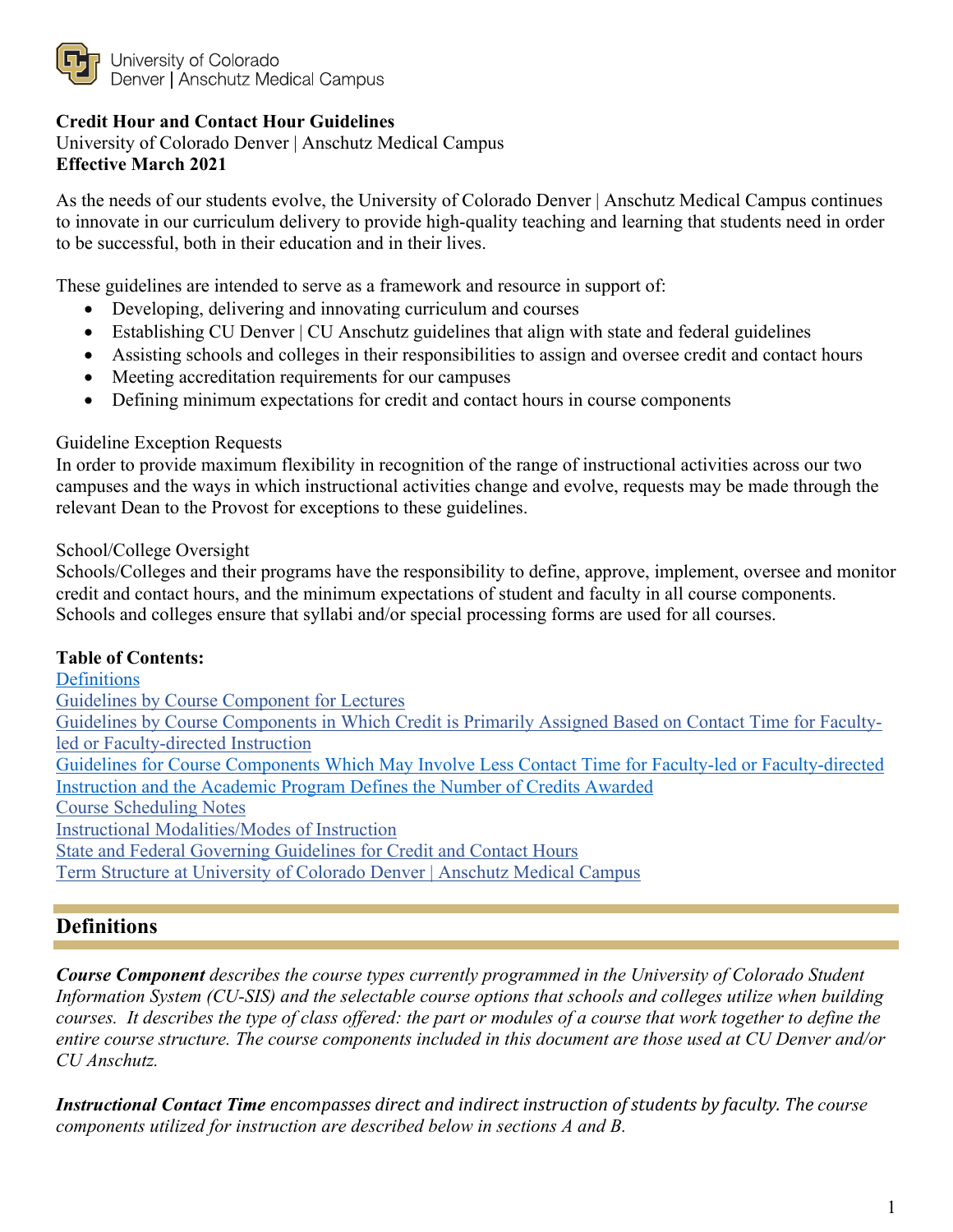*Out-of-Class Student Work describes minimum guidelines regarding the amount of time students can expect to engage in course activities that occur outside of scheduled class times. This can include reading and studying materials presented in a lecture course, as well as activities such as experiential, research, creative or written work undertaken by a student to meet or exceed the expectations, learning objectives and rigor of the academic program.*

*Credit Hour includes a combination of instructional contact time and out-of-class student work.*

## **A. Guidelines by Course Component for Lectures**

*The following provides general definitions and guidance on how the credit hour translates to the course components utilized by the University of Colorado Denver | Anschutz Medical Campus.* 

*Note, the information below serves as general guidance only, and the definitions do not dictate particular amounts of classroom time versus out-of-class student work.*

**Lecture:** Faculty member responsible for delivery and discussion of learning material and related instructional activities. Minimum instructional contact time per credit is noted below.

| <i>*Credits</i><br><b>Awarded</b> | <b>Minimum</b><br><b>Instructional</b><br>Contact<br>time/week | <b>Minimum</b><br><b>Instructional</b><br>Contact<br>time/15wks | <b>Minimum Out</b><br>of Class<br><b>Student</b><br>Work/week | <b>Minimum Out</b><br>of Class<br><b>Student</b><br>Work/15wks | <b>Total Instructional</b><br>contact time & out<br>of class student<br>work |
|-----------------------------------|----------------------------------------------------------------|-----------------------------------------------------------------|---------------------------------------------------------------|----------------------------------------------------------------|------------------------------------------------------------------------------|
|                                   | $50$ mins.                                                     | 750 mins.                                                       | $100$ mins.                                                   | $1500$ mins.                                                   | 2250 mins.<br>$(37.5 \; hours)$                                              |
|                                   | $100$ mins.                                                    | $1500$ mins.                                                    | $200$ mins.                                                   | 3000 mins.                                                     | 4500 mins.<br>$(75 \; hours)$                                                |
| $\mathfrak{Z}$                    | $150$ mins.                                                    | 2250 mins.                                                      | 300 mins.                                                     | 4500 mins.                                                     | 6750 mins.<br>$(112.5 \text{ hours})$                                        |
| 4                                 | $200$ mins.                                                    | 3000 mins.                                                      | $400$ mins.                                                   | 6000 mins.                                                     | 9000 mins.<br>$(150 \text{ hours})$                                          |

*\*Examples are calculated with respect to contact time and out-of-class student work.* 

# **B. Guidelines for Course Components in Which Credit is Primarily Assigned Based on Contact Time for Faculty-led or Faculty-directed Instruction**

**Clinicals (CLN)** Participation, including observation, in patient/client and patient/client-related services that are an integral part of student learning experiences within an academic program. Clinical instruction can occur within, or outside of, an institutional setting, and involves students observing or working with patients/clients who receive professional services from either the student and/or a clinical preceptor who may be a faculty member and/or a professional in the field. The minimum instructional contact time per credit is typically twotimes that of a lecture (2:1 ratio).

**Field Studies (FLD):** Courses of study involving instructional activities conducted by the faculty and designed to supplement and/or extend an individual course or classroom experience. The minimum instructional contact time per credit is typically two times that of a lecture (2:1 ratio).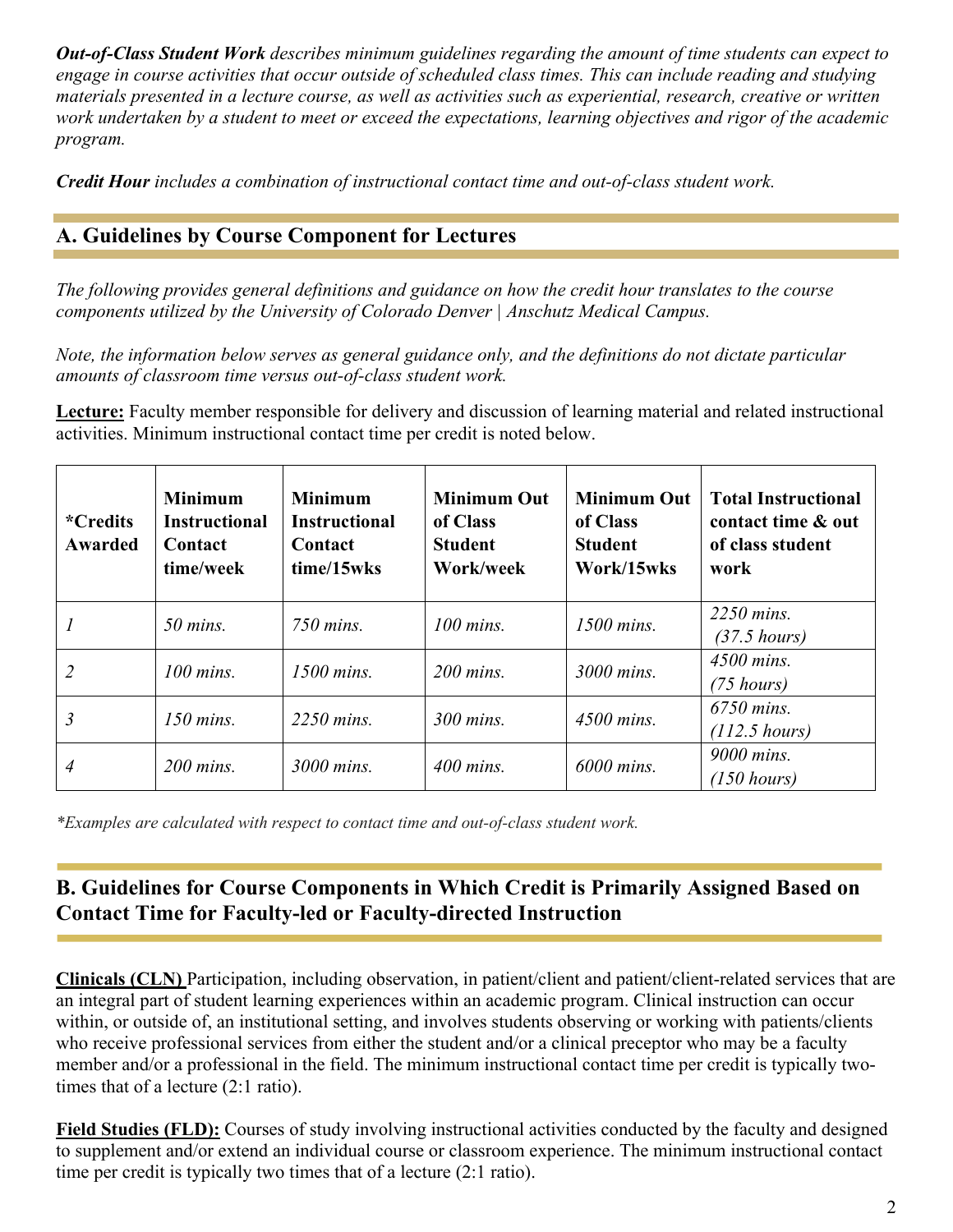**Laboratory (LAB):** Instructional activities designed and overseen by a faculty member which require student participation, experimentation, observation, or practice. This includes clinical simulation laboratories. The minimum instructional contact time per credit is typically two-times that of a lecture (2:1 ratio).

**Main Lab Section (MLB):** Stand-alone labs involving instructional activities designed and overseen by a faculty member which require student participation, experimentation, observation, clinical simulation, or practice. The minimum instructional contact time per credit is typically two-times that of a lecture (2:1 ratio).

**Recitation (REC):** A course or section of a larger course, designed for group discussion or student recitation. The minimum instructional contact time per credit is equal to that of a lecture (1:1).

**Seminar (SEM):** Highly focused course that may include student presentations and discussions of reports based on literature, practice, problems, or research (e.g. capstone course). The minimum instructional contact time per credit is equal to that of a lecture (1:1).

**Studio (STU):** Courses with a focus on hands-on learning under the direct supervision of a faculty member wherein the student works to develop technical or creative skills respective to the area of study (e.g. architecture, music, visual arts, etc.). The minimum instructional contact time per credit is typically 1.5 times that of a lecture (1.5:1 ratio).

**Workshops:** Courses with a focus on experiential learning under the direct supervision of a faculty member wherein the student performs substantive work in a workshop setting to develop technical or creative skills using the facilities and equipment respective to the area of study. The minimum instructional contact time per credit is equal to that of a lecture (1:1).

# **C. Guidelines for Course Components Which May Involve Less Contact Time for Facultyled or Faculty-directed Instruction and the Academic Program Defines the Number of Credits Awarded**

These course components may involve less direct faculty involvement and more independent work by the student as compared to those listed in sections A and B. These courses may include a student working with a faculty member in a highly focused or specialized project. The amount of assigned credit is based on the program's determination of the effort required by a student to achieve the designated learning outcomes. In making this determination the academic unit/program should consider multiple factors including: (i) the knowledge and/or experience gained; (ii) the scope and level of the following activities; experiential and/or hands-on and/or research and/or creative and/or written work; and (iii) the hours involved to achieve learning outcomes.

**Dissertation (DIS):** A dissertation, an original investigation showing mature scholarship and critical judgment, demonstrating knowledge of research tools and methods, required for graduation at the Doctoral degree level.

**Independent Studies (IND):** Course of study where a student is formally enrolled during a period of research or independent study instruction in which the faculty interacts and directs student projects or other required activities with minimal associated direction.

**Internship (INT):** Course of study involving placement at an approved business, organization, industry or clinical environment that offers degree seeking students professional-level experience and responsibility. Applied and supervised field-based learning experience where students gain practical experience following a negotiated and/or directed plan of study.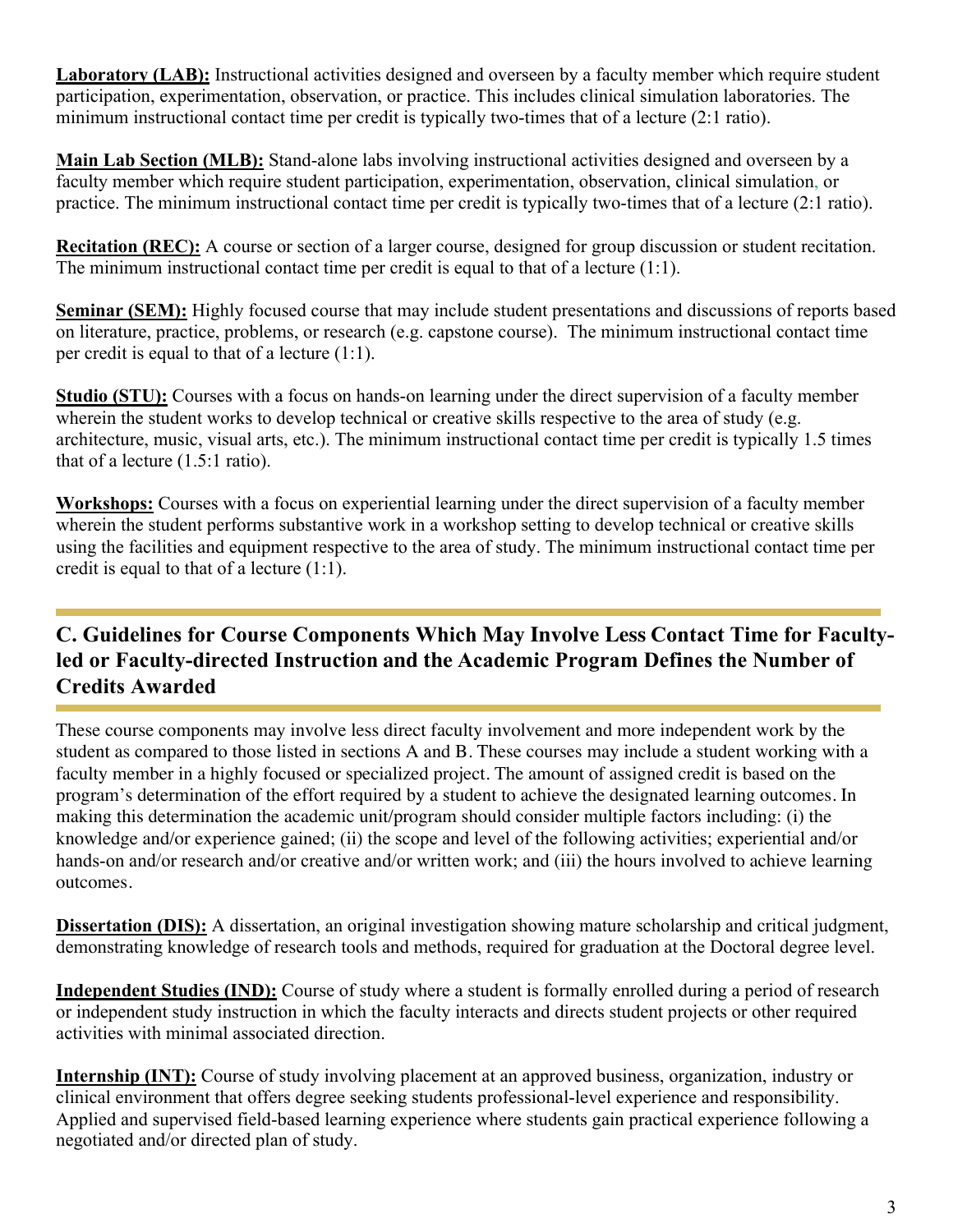**Research (RSC):** Student projects or other required activities with minimal faculty associated direction where a student is formally enrolled during a period of research.

**Thesis (THE):** A thesis which may be research or expository, critical or creative work, required for graduation with a Master's degree.

**Practicum (PRA):** Practical student work under the supervision of a faculty member or under supervision of a professional in the student's field and regular consultation with faculty member.

**Other (OTH):** Non-standard course offerings, such as Honors, Independent Research, Capstones, etc. that do not match the description of any other component type. If there is a course that meets outside of the standard contact time and outside student work requirements this must be established and documented.

# **Course Scheduling Notes**

Courses can be offered at a shortened, accelerated pace, in which the credit hours assigned are the same as standard semester courses. These courses must meet the total amount of instructional and student work time as the examples above, even if delivered within an accelerated time frame. Variable length sessions (e.g. 5-week or 8-week) can be created as needed.

**Note on Fractional Credit Hours:** Courses may be created and offered in increments of half credits (e.g. 1.5 credits). Fractional credit courses are typically part of a course sequence and taught progressively in special sessions within a term. For example, two fractional courses may be offered in back-to-back sessions within a given semester. Minimum required contact hours must be prorated accordingly for fractional credit courses (e.g. 1.5 credits or 22.5 contact hours = 1,125 contact mins. + 2,250 mins. out-of-class work). For academic and administrative purposes, fractional credits are calculated and treated at their assigned value. They are not rounded in credit totals for graduation or degree requirements, tuition calculations, enrollment status and verification, participation eligibility, etc.

**Note on Continuing Education Units:** Continuing Education Units are measured as one tenth of an hour of instruction per hour. (1 hour of instruction = .1 CEU)

## **Instructional Modalities/Modes of Instruction**

Course instruction can be provided in a number of various delivery modalities and still equate to the same learning outcomes and credit hour assignment provided for the course. The Department of Education offers the following definition of distance education as a guideline for electronic instructional delivery:

### **U.S. Department of Education, Distance Education Definition** (34CFR 600.2\*\*)**:**

*Distance education means education that uses one or more technologies listed in paragraphs (1)(i) through (1)(iv) of this definition to deliver instruction to students who are separated from the instructor or instructors, and to support regular and substantive interaction between the student and the instructor or instructors, either synchronously or asynchronously.* 

- *(1) The technologies that may be used to offer distance education include –*
	- *(i) The internet;*
	- *(ii) One-way and two-way transmissions through open broadcast, closed circuit, cable, microwave, broadband lines, fiber optics, satellite, or wireless communications devices;*
	- *(iii) Audio conferencing; or*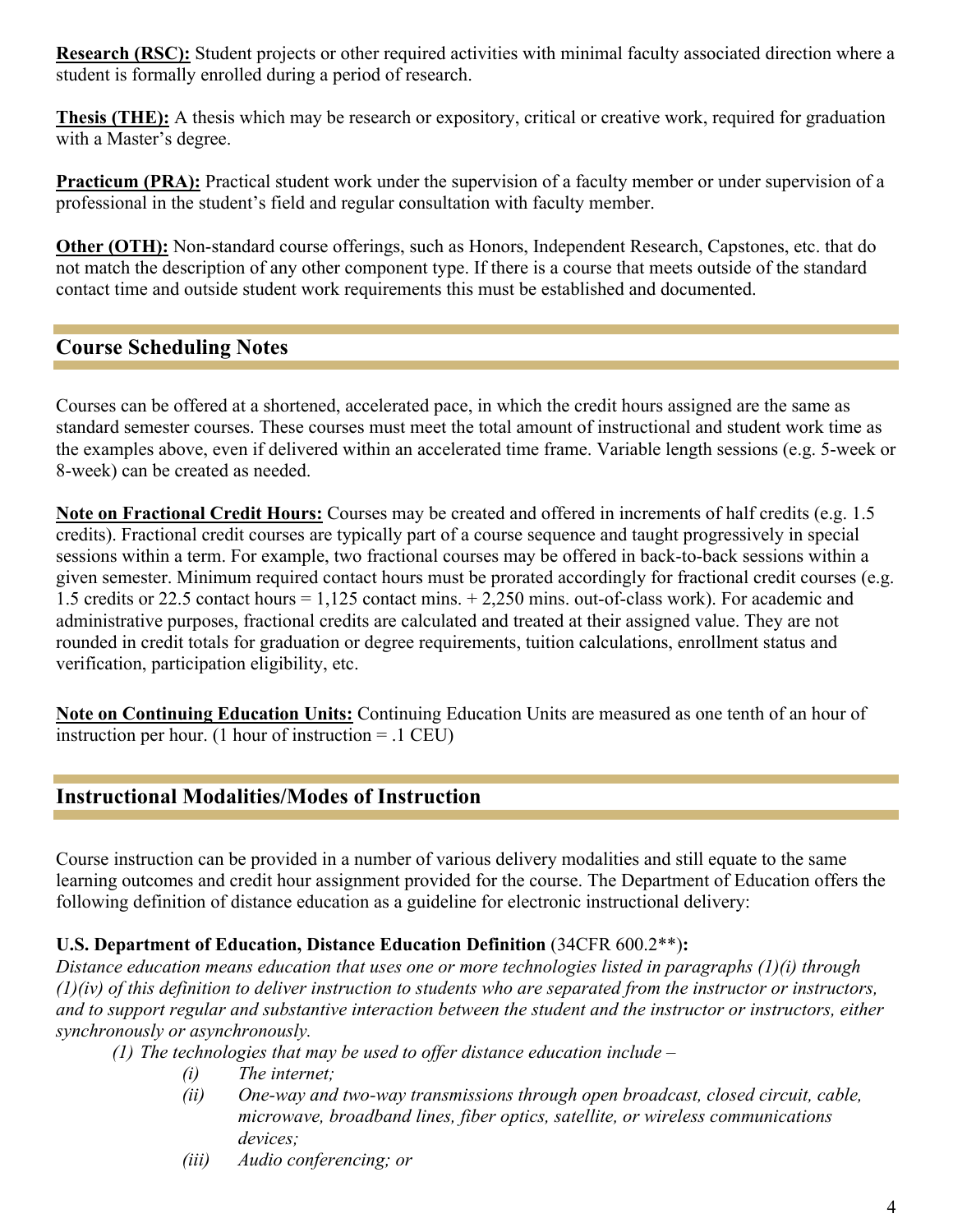*(iv) Other media used in a course in conjunction with any of the technologies listed in paragraphs (1)(i) through (1)(iii) of this definition.*

*\*\* U.S. Department of Education, Distance Education Definition Current proposed language, May 2019*

## **University of Colorado Denver | Anschutz Medical Campus Instructional Modalities**

**In-Person Courses:** Courses offered primarily in face-to-face sessions with a pre-determined meeting pattern that contain direct interaction with a faculty member. Contact time is assessed using the guidance in Course Component Sections A and B.

**Hybrid Courses:** Courses offered primarily in a blended format with 1 or more on-site face-to-face class sessions and at least one or more online sessions, both containing interaction with a faculty member. Contact time is assessed using both the in-person definition (for the in-person portion) and online definition below (for the online portion).

**Online Courses:** Courses offered asynchronously, mostly online without any face-to-face meetings. Contact time is satisfied by several means including instruction or interaction with a faculty member, interactive tutorials, discussions and class projects that engage peers and are overseen by faculty.

**Remote Courses:** Courses offered primarily via Zoom or similar technology with a pre-determined meeting pattern that contains direct interaction with a faculty member. Contact time is assessed using the in-person definition.

## **State and Federal Governing Guidelines for Credit and Contact Hours**

The Colorado Commission on Higher Education and the U.S. Department of Education have guidelines about credit hour assignments and/or definitions. Those are as follows:

#### **Colorado Commission on Higher Education:**

Colorado Commission on Higher Education Full-Time Equivalent (FTE) Reporting Guidelines and Procedures, April 2019

*To establish a statewide approach for reporting FTE student enrollment, CCHE and IHEs have established criteria for assigning credit hour values to courses, since 1985. Those values are continued as these updated guidelines reflect. This section identifies the typical relationship between base contact hours, credit hours and types of faculty involvement.*

• *Base Contact Hour: The faculty Base Contact Hour represents a standard measurement of consumption of faculty resources by students. It consists of the number of scheduled minutes of instructional activity involving direct contact of faculty with students in a given term utilizing a particular method of instruction.* 

*The standard measurement for a faculty Base Contact Hour except for the instructional activities listed in Table II is:*

- o *Semester System Term: One Base Contact Hour = a minimum of 750 minutes. This translates to a minimum of fifteen 50-minute hours per semester.*
- o *Quarter System Term: One Base Contact Hour = a minimum of 500 minutes. This translates to a minimum of ten 50-minute hours per quarter.*